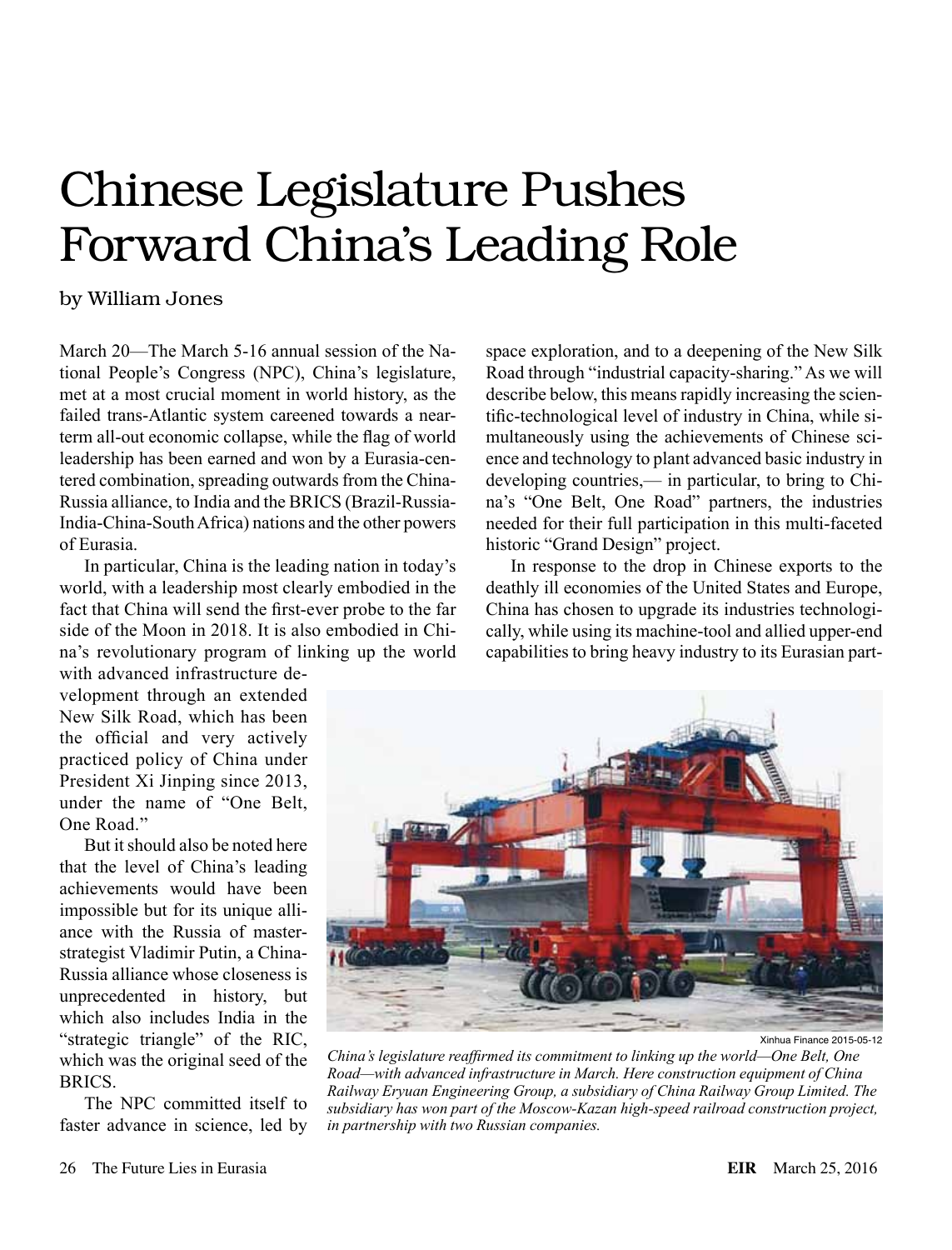ners. Contrast the thinking behind this, with the mentality which shut down the auto industry and almost all industrial production in the American Midwest, to be replaced by its present industries of heroin addiction and suicide.

The Chinese government also reiterated to the NPC that "the top priority of the financial sector is to support the development of the real economy," as Prime Minister Li Keqiang said. Regulations are being introduced to be sure it does so. One begins to see why the Chinese people are boundlessly optimistic when compared with the slaves of the City of London, Wall Street, and Brussels.



*As part of China's shift to knowledge intensive industries, it will continue to expand high-speed rail construction, said Premier Li Keqiang at the NPC, eventually linking 80% of China's cities with high-speed rail. Here four CRH380D high-speed trains, which have a maximum speed of 380 km/hr.*

The present terminal collapse of the U.S. and European markets has taken its toll on the Chinese exportindustry, which had become, by default, the manufacturing center of the world economy. But rather than emulate the deadheaded leaders of Wall Street, China's leaders have instead hastened their preparations for the next planned upward "leap" in development, aimed at increasing the productive powers of their labor for producing more high-value products, and moving forward with innovation and development to create new industries alongside the down-sized traditional industries. The other part of their plan is "industrial capacity-sharing" to develop heavy industry among China's partners of the "One Belt, One Road." All this will be a formidable task, but the NPC has laid out a blueprint for the way forward. This year's session is particularly important, in that it it is also the year in which the 13th 5-year plan has been introduced.

The key word in the new plan is "innovation." In the Government Work Report presented to NPC delegates on the first day of the session on March 5, Premier Li Keqiang used the word "innovation" 61 times, underlining its importance for the further development of the Chinese economy. The country would move from being a "trader of quantity" into a "trader of quality," Li said, indicating that they would transition from the more labor-intensive to more knowledge-intensive industries. There would also be a push to advance those industries in which China has already gained some international prominence, in particular, in high-speed rail construction. China, Li said, intends to build 8,000 kilometers of rail this year.

"We should also expand major infrastructure projects," Li said, "with the aim of increasing the length of high-speed railways in service to 30,000 kilometers and linking more than 80% of the big cities in China with high-speed railways, building or upgrading around 30,000 kilometers of expressways, and achieving full coverage of access to broadband networks in both urban and rural areas." China will also continue to enhance its role as the primary exporter of high-speed rail, open new economic cooperation corridors and maritime hubs, create an internal logistics network, and intensify cross-border cooperation.

#### **The Silk Road and Shared Development**

A new concept unveiled, or rather, newly conceptualized, is the concept of industrial capacity-sharing. This builds on China's current program in building a high-speed transportation grid of connectivity along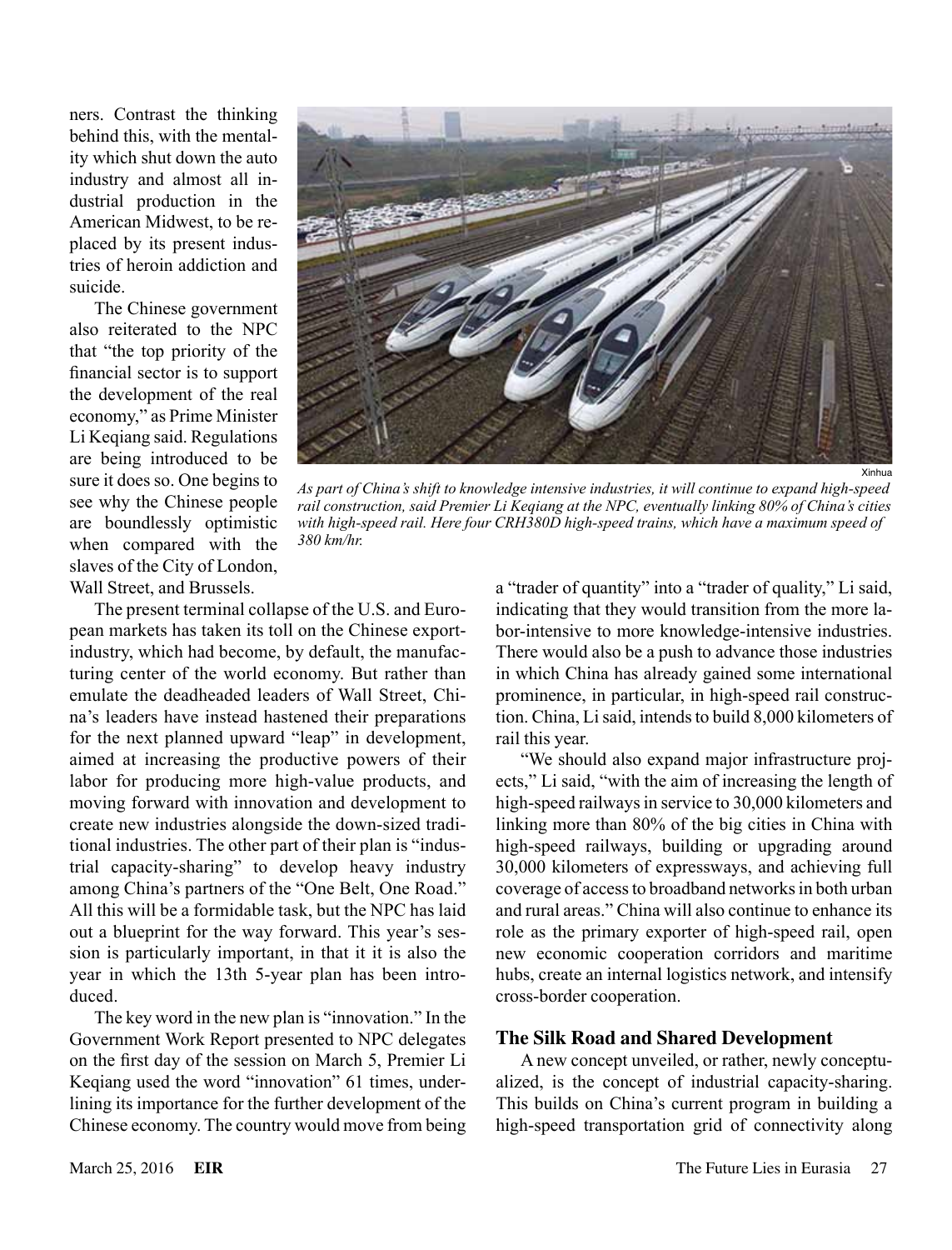the Belt and Road. In addition to creating such "connectivity" with its neighbors to the west in central Asia and to the south in Southeast and south Asia, China will also "share" its industrial capacity, in order to create new industrial capacity in the countries along the Belt and Road.

Researcher Zhibo Qiu explained this concept in the Jamestown Foundation's *China Brief* on Sept. 16, 2015, citing Chinese government sources. She wrote, "China is on track to become a net exporter of capital by the end of this year, following a larger shift from exporting low-to-medium-end manufacturing products to exporting high-end manufacturing supply chains and infrastructure development models.

"Rather than relying purely on the export of cheap products, China has moved to export integrated manufacturing supply chains, which span the full range of products, technology, capital, and management, to services and standards. Compared to the pure export of products, industrial capacity coop-

eration includes infrastructure construction, manufacturing equipment production, technology transfer, professional talents and skilled worker training, as well as operation and maintenance. The industrialization of developing countries will provide cheaper land and labor for Chinese companies to relocate manufacturing bases and establish industrial parks overseas."

The importance of President Xi's initiative of the "Belt and Road," the Silk Road Economic Belt, and the 21st Century Maritime Silk Road, was further underlined as a major foreign policy objective at Foreign Minister Wang Yi's press conference on March 7. "Today over 70 nations and international organizations have expressed interest and over 30 countries have signed agreements with us to build the Belt and Road," Wang Yi said. "The Belt and Road Initiative is China's idea, but its opportunities belong to the world. This initiative echoes the general call of Asian and European countries for development and cooperation. It shows that China is transitioning rapidly from a participant in the international system to a provider of public goods. In building the Belt and Road, we follow the principle of wide consultation, joint con-



Xinhua/Agung Pambudhy

*China's Foreign Minister Wang Yi said over 30 countries have signed agreements with China to build the Belt and Road. Although it "is China's idea," he said, "its opportunities belong to the world." Here a signing ceremony for an Indonesia-China joint venture for high-speed rail from Jakarta to Bandung. From left to right: Director General of Railways of Indonesia's Transportation Ministry, Herman Dwiatmoki, Indonesian Minister of Transportation Ignasius Jonan, and Hanggoro Budi Wiryawan, president director of KCIC, the joint venture.*

tribution and shared benefit. It is an open initiative, not . . . expansionism. What it unfolds before the world will be a new historical painting of shared development and prosperity on the entire Eurasian continent." Wang Yi noted that work is already proceeding on the Budapest-Belgrade Railway and the Jakarta-Bandung High-speed Railway. And important steps have been taken in the China-Laos Railway and China-Thailand Railway, both parts of the Pan-Asia Railway Network.

#### **Finance Must Serve Real Economy**

With the expansion of the economy and the lack of a comprehensive commercial banking system, much of the funding of small- and medium-sized enterprises (SMEs) in China has been forced into the realm of "shadow banking," including the burgeoning Internet banking, which has lacked all forms of regulation. This is particularly important for China today in that much of the "innovation" needed in the Chinese economy will come from the SMEs. China has long viewed the German industry's *Mittelstand* as a model for this type of innovation economy, but has lacked the means for financing it. The large state-owned banks which have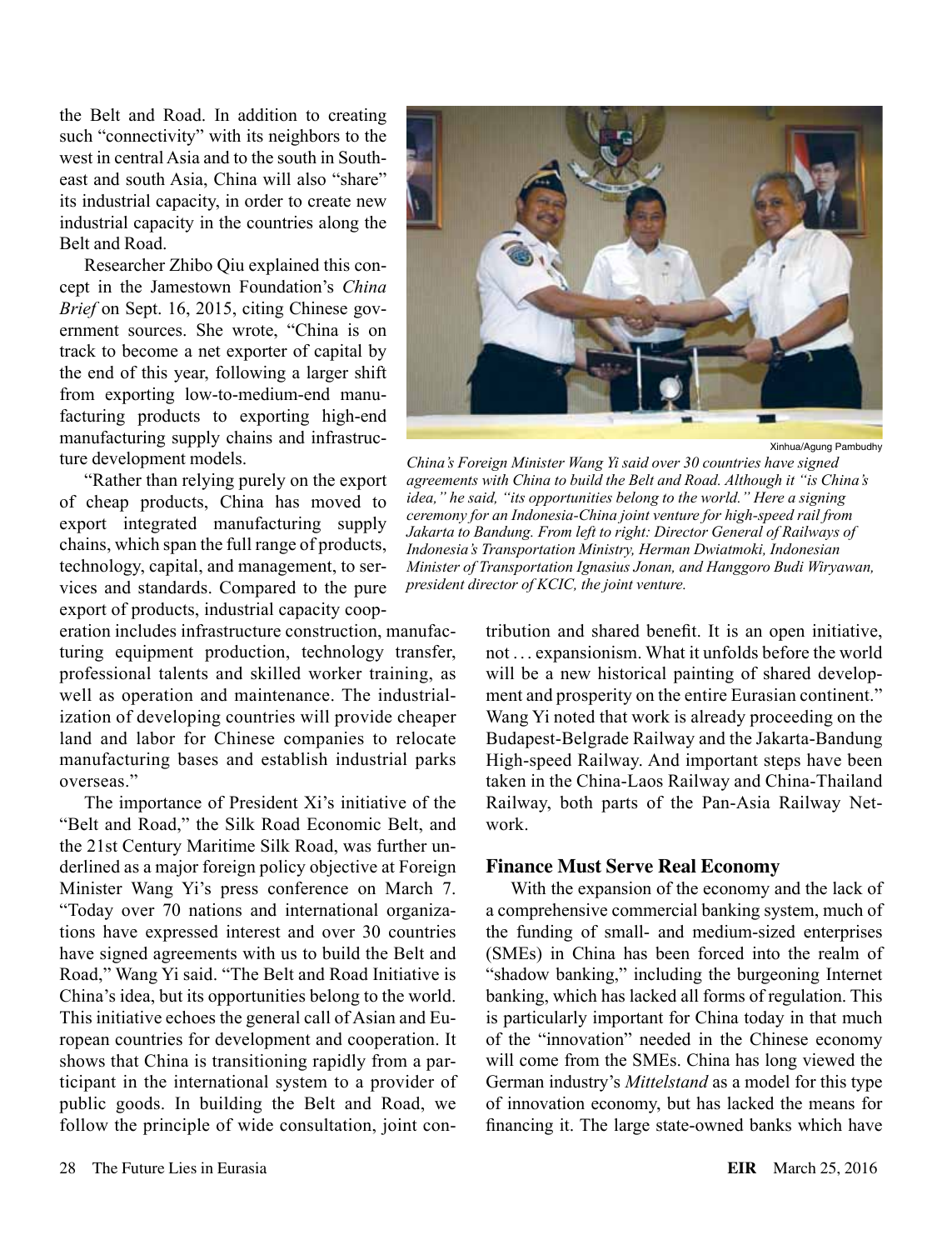

*The crucial role of science and technology was heavily emphasized at the NPC. The government will increase the budget for R&D. Here the C919, China's first domestically produced large passenger aircraft at a plant near Shanghai.*

dominated in the Chinese financial system have preferred lending to the larger industries, feeling that their investments there were more secure.

Now China is intent on creating a functioning system of commercial banks which are subject to strict financial regulation. Banking Regulatory Commission head Shang Fulin outlined the principles required for the functioning of such banks.

•First, the loans must be beneficial to the development of the real economy.

•Secondly, they must be aimed at lowering financial risks.

•And thirdly, the loans must be beneficial to the rights of the investor as well as the creditor.

"The banks have to know the real target of their investments," Shang said. Shang also underlined the need for creating a bank "firewall."

Problems in China's financial system have been grossly exaggerated in the lying trans-Atlantic press. Indeed, foreign intervention from London by such as George Soros, and speculation on housing shortages in major cities have led to problems, although it must be underlined that these have no resemblance to those in the trans-Atlantic financial system which is blowing out. There is housing speculation, but there are no housing-backed derivatives, for example, like those which blew out the Wall Street system in 2007-2008. hazard."

## **The Crucial Role of Science**

The crucial element in creating an innovative economy is the rapid development of science and technology. China will increase the government budget devoted to R&D to 2.5%. Accelerating the development of scientific research will be crucial in this plan. "We should launch new national science and technology programs," Li said in his Work Report, "build first-class national science centers and technological innovation hubs, help develop internationally competitive highinnovation enterprises, and establish pilot reform zones for all-round innovation." In his Government Work Report, he underlined three major achievements of Chinese science in 2015:

To address the problems which do exist, a number of regulatory plans, some wise and others questionable, were under discussion

China's underlying principle of financial reform was emphasized by Premier Li at the concluding press conference on March 16. "The top priority of the financial sector is to support the development of the real economy," Li told reporters. We are in the process of developing a "fullfledged financial regulatory regime," he said. "The financial system often operates according to its own laws," Li warned. "Therefore, we should watch out for possible risks. We have to guard against risk and moral

during the NPC.

• The development of a new jet airliner,

• The development of a new high-resolution imaging satellite, and

• The advances made in space exploration.

The crucial role of space science was emphasized by the many representatives of the space program who were delegates to the NPC, including China's first woman astronaut, Liu Yang. Speaking to the press on March 6, Wu Ji, the director of China's Space Science Center, said: "If you want to innovate, you must have knowledge of the sciences. Space science